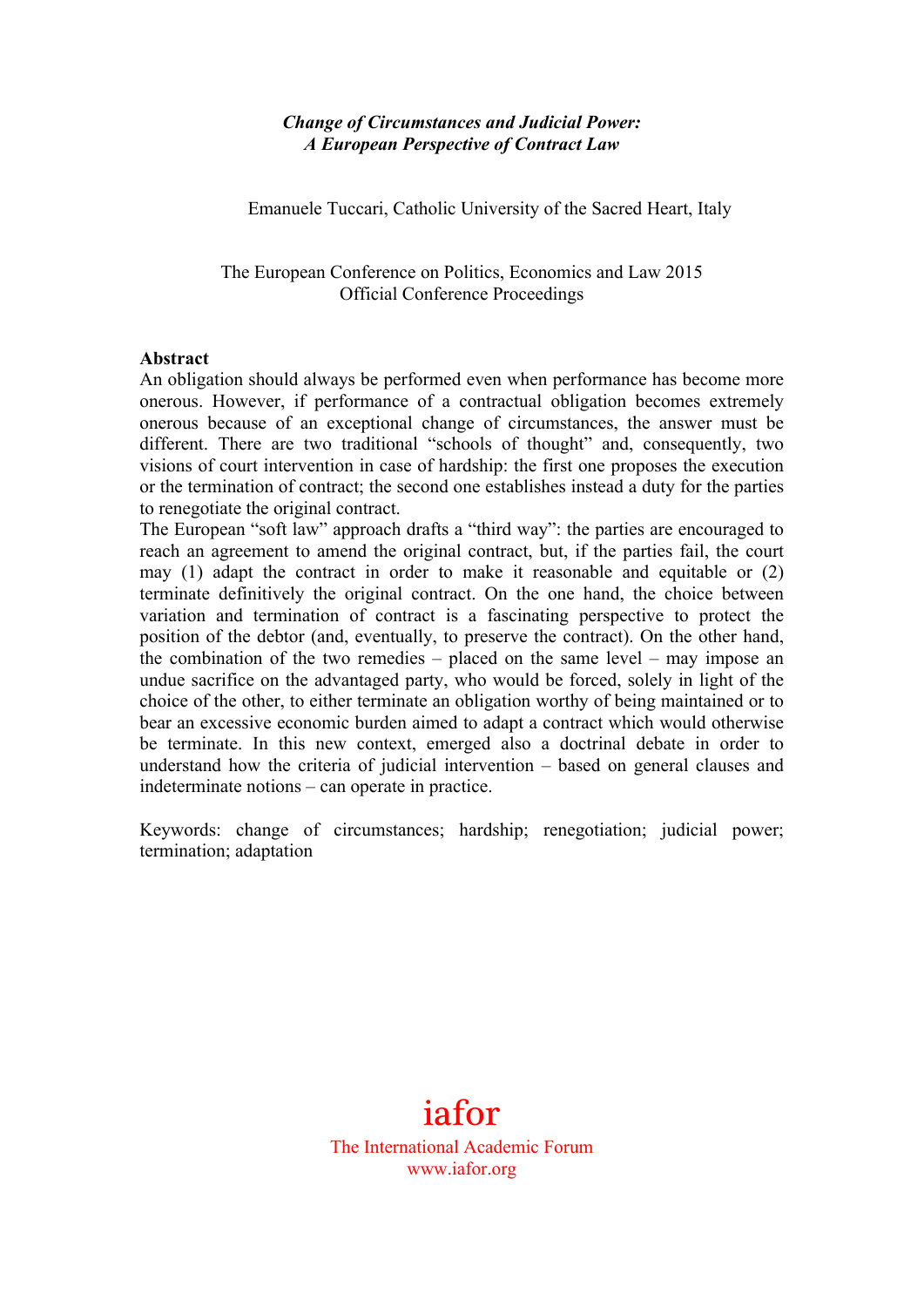## **1. Introduction**

The need to meet long-term interests increasingly causes economic actors to enter into long-term contracts that span an extended time for performance (Macneil, 1980; Joskow, 1985; Joskow, 1990; Ghestin, J., Jamin, C., Billiau, M., 2001, 355 ff.; Sacco, R., & De Nova, G., 2004, 693 ff.; Macario, 1996, 24 ff.).

Clearly, the longer a contract runs, the higher the risk that unforeseen events may occur in the exercise of the contract, altering the original equilibrium agreed upon by the parties, e.g. in case of hardship.

A well-known legal problem arises as to which of the two parties should bear the risk connected to a change of circumstances during the performance of the contract (Ridder, & Weller, 2014; Hondius, 2015; Dastis, 2015; Philippe, 2015; Lequette, 2015; Cerchia, 2015; Murga Fernández, 2015; Momberg, 2015).

In recent years, a significant international debate has emerged between two contending "schools of thoughts" (Schanze, 1997, p. 156)<sup>1</sup>: the first one – more sensitive to the protection of the original terms of the agreement and, ultimately, of the principle of party autonomy – recommends the execution or the termination of the original contract (Schwartz, 1992; Craswell, 1996; Martinek, 1998; Terré, Simler, & Lequette, 2013, 515 ff.); the second one – by emphasizing the changed equilibrium of the contract and, at the same time, the need to continue the relationship – proposes a *duty for the parties to renegotiate the original contract* (Fontaine, 1976; Schmitthoff, 1980; Horn, 1981; Lüttringhaus, 2013; for an overview of the two schools of thought, Nystén-Haarala, 1998; Momberg, 2011)*.*

This paper examines the doctrine of hardship within the soft law instruments of E.U. harmonisation, by identifying their strengths and weaknesses, to ultimately assess whether the *Principles of European Contract Law* (P.E.C.L.) <sup>2</sup> and the *Draft Common Frame of Reference*  $(D.C.F.R.)^3$  represent a real third "school of thought"<sup>4</sup>.

# **2. Hardship under the P.E.C.L.**

<u> Andrew Maria (1989)</u>

Article 6:111 of the P.E.C.L. lays down the general principle that "a party is bound to fulfil its obligations even if performance has become more onerous, whether because the cost of performance has increased or because the value of the performance it

<sup>1</sup> In particular, Schanze expressly describes "*two schools of thought*", corresponding to "*two fundamental doctrinal reactions to the visible divergence between a relatively stiff "legal" treatment of discharge by court intervention and the relatively liberal treatment of re-negotiation in contracting practice*" (Schanze, 1997, p. 156).

The official version of the P.E.C.L., in English and French, has been published in: Lando, & Beale (Eds.) (2000).

 $3$  For the full text of the D.C.F.R. and the official notes, cf. von Bar, Clive, Schulte-Nölke, Beale, Herre, Huet, Storme, Swann, Varul, Veneziano, & Zoll (Eds.) (2009).

<sup>&</sup>lt;sup>4</sup> The analysis presented in this paper does not consider: the "UNIDROIT Principles", which are not aimed to harmonise EU contract law but, more generally, international commercial contracts; the "Acquis Principles", which are now substantially integrated in the D.C.F.R.; the *Common European Sales Law* (C.E.S.L.), which is limited to contracts of sale and few other types of contracts (e.g. "digital" contracts), without regulating all other long-term relationships. On the recent transfusion of part of the previous "soft law" projects into the "reductive" and "short-sighted" proposal of the C.E.S.L., cf. Castronovo, 2015, 283 ff.; Castronovo, 2013.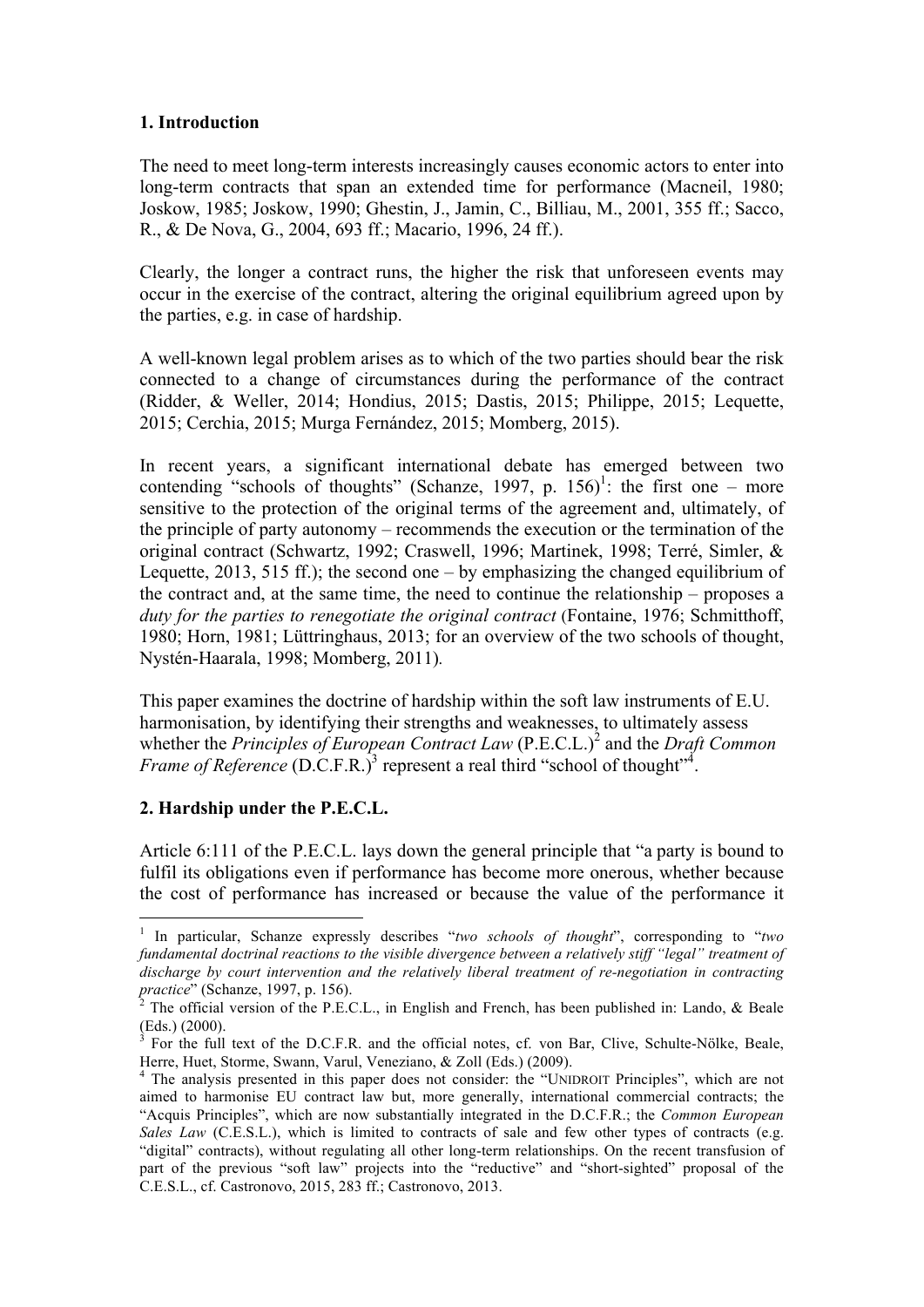receives has diminished". However, in case of hardship as a result of a change of circumstances, the parties *are bound to enter into negotiations with a view to adapting the contract or terminating it*, if: 1. the change of circumstances occurred after the conclusion of the contract; 2. the change of circumstances could not have been reasonably foreseen at the time of conclusion of the contract, and; 3. the risk of this change would go beyond what can reasonably be expected to be borne by the contracting parties.

Following renegotiation, if the parties reach an agreement to amend the original contract, the problem of hardship is finally overcome.

Conversely, if the parties fail to reach agreement within a reasonable period, the P.E.C.L. provide for the possibility for the court to: 1. *terminate* the contract and determine timelines and terms; 2. *adapt* the original contract to distribute in a just and equitable manner the losses and gains due to the supervening events.

In either case, together with the termination or adaptation of the original contract, the court may award *damages* to be borne by the party that has not fulfilled the duty to renegotiate, by either refusing to negotiate or breaking off negotiations contrary to good faith and fair dealing.

# **2.1. The duty to renegotiate**

<u> Andrew Maria (1989)</u>

In regulating changes of circumstances, Article 6:111 P.E.C.L. recalls conditions well known to most European legal systems, outlining, at the same time, a particularly complex system of remedies.<sup>5</sup>

In fact, the conditions of hardship, unforeseeability of events at the conclusion of the contract, change of circumstances after the conclusion of the contract and exceedance of a certain threshold of contractual risk are not new, for example, to the Italian, Dutch or German lawyer.

By contrast, the complex remedial system deserves more attention.

In particular, the P.E.C.L. appear to establish a two-level remedial system.

The first level introduces a real *duty for the parties to renegotiate* in order to reach an agreement for either the termination or adaptation of the contract.

Two specific cases of unfulfillment of this obligation are provided: *refusal to negotiate* and *unjustified rupture of negotiations*. In this view, under Article 6:111, c.

<sup>&</sup>lt;sup>5</sup> The majority of the EU legal systems knows the same conditions of Article 6:111 PECL (e.g., Paragraph 313 of the German Civil Code, Article 6:258 of the Dutch Civil Code, Article 1467 of the Italian Civil Code, Article 388 of the Greek Civil Code, Article 437 of the Portuguese Civil Code, Paragraphs 936, 1052, 1170a of the Austrian Civil Code and Article 3571 of the Polish Civil Code). Conversely, no specific norm on hardship is provided for in the English, Scottish, Irish, French, Belgian, Czech and Slovak legal systems.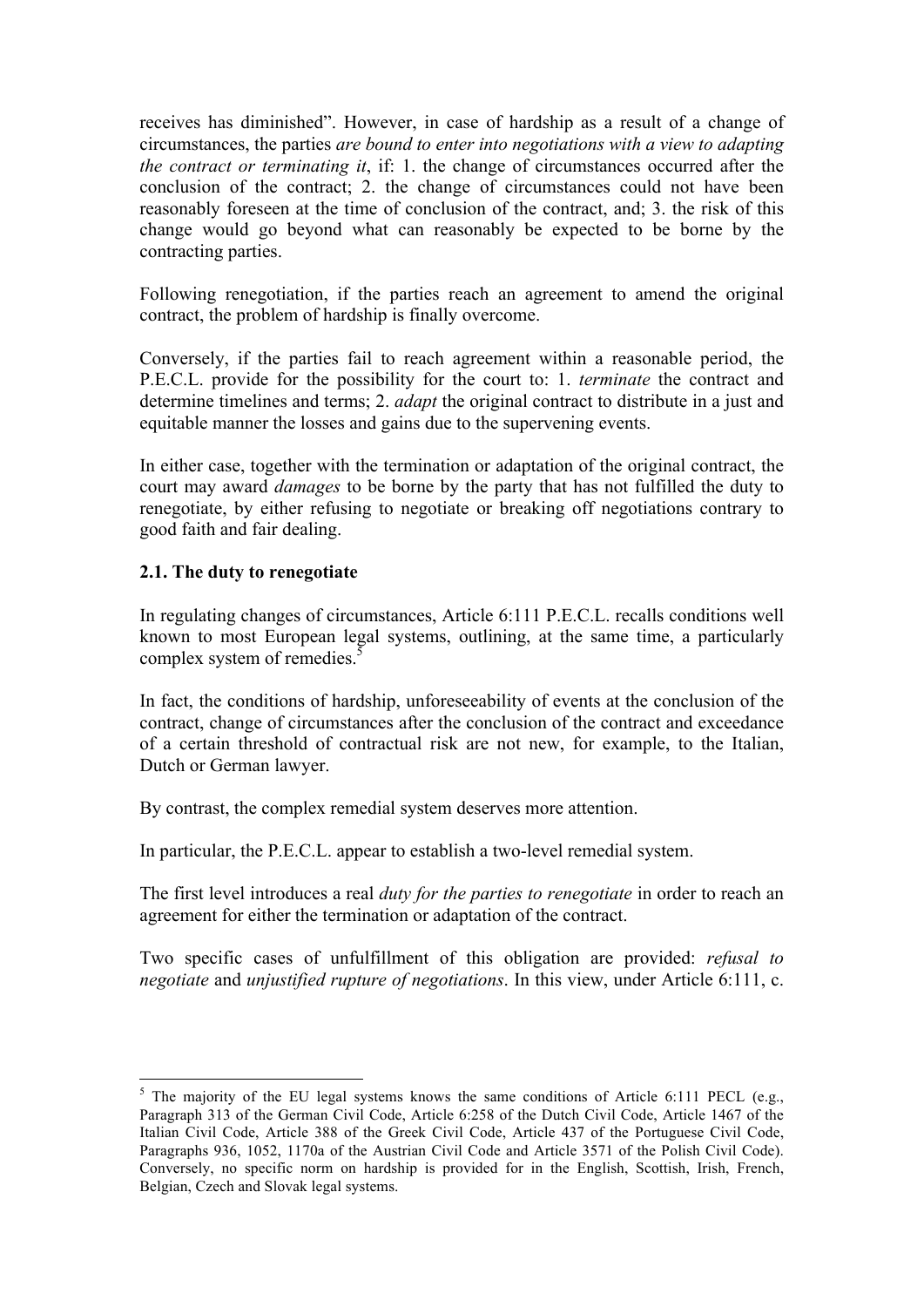3, P.E.C.L., the party who refuses to negotiate or breaks off negotiations abusively is liable for damages due to the loss suffered by the other<sup>6</sup>.

#### **2.2. The powers of the court under the P.E.C.L.**

 

If the parties fail to reach an agreement within a reasonable time, starts the secondlevel remedy: upon request of the parties, the court may *adapt* or *terminate* the original contract, determining each time the terms of the adaptation or termination of the contractual relationship<sup>7</sup>.

The court is thus vested with *very broad powers* to be exercised under *general criteria*.

Given the overall attempt to continue the contract – as confirmed by the duty to renegotiate –, the adaptation criteria should be considered first.

Specifically, the P.E.C.L. provide that the court may "adapt the contract in order to distribute between the parties in a *just* and *equitable* manner the losses and gains resulting from the change of circumstances".

The formulation, based on general clauses, allows the court to evaluate all the circumstances of the *specific case* and to distribute each time differently the losses and gains between the parties.

Furthermore, an interesting doctrinal debate emerged about what could be considered "*just and equitable*" *ex* art. 6:111 P.E.C.L.: on the one hand, this expression draws criticism from *common lawyers*, who do not admit any external review of the contractual terms originally agreed upon by the parties (Teubner, 1998; McKendrick, 1999) 8 ; on the other hand, the wording used causes the reaction of *civil lawyers*, always ready – especially in recent years – to adapt the contractual agreement by resorting to external factors other than the will of the parties (the so-called "heterointegration"), e.g. the European common market or the principles of equality, solidarity and other fundamental rights recognized under the Treaty on European Union, the Charter of Nice or the Treaty of Lisbon (M. Barcellona, 2002; M. Barcellona, 2006, 124 ff., 253 ff.; Navarretta, 2005)<sup>9</sup>.

<sup>&</sup>lt;sup>6</sup> Art. 6:111 P.E.C.L. is considered, in this sense, as a part of the second "school of thought" (cf. *supra*  $\frac{8}{7}$  1): see, among others, Schanze, 1997; M. Barcellona, 2006, 209 ff.

According to Mazeaud, 2007, p. 2693, the court's power to adapt the original contract in the light of supervening circumstances demonstrates that "pour le «législateur européen» le contrat n'est pas seulement la chose des parties, soumis en tant que tel à leur volonté autonome, seule habilitée et apte à anticiper et aménager les risques susceptibles d'intervenir au cours de l'exécution du contrat". <sup>8</sup> The concerns of the English lawyers in permitting an external control on the adaptation of the contract

other than the will originally expressed by the parties were also recently confirmed by the observations of the Law Society of England and Wales with reference to the doctrine of hardship under the new proposal of the C.E.S.L.: "*The starting point should always be that if a party has undertaken to perform, it should do so. That party has accepted the risk that it may be impeded in its performance. Just because circumstances have changed should not excuse performance. We therefore consider that Article 89 (C.E.S.L.) should be deleted. It is productive of uncertainty and unpredictability of outcome*"

For the purposes of this paper, two different methods are combined here for purely expository reasons: one seems to outline an external control *ex fide bona* on the contractual settlement to take account of market values in the contract; the other seems to resort to values such as equality, solidarity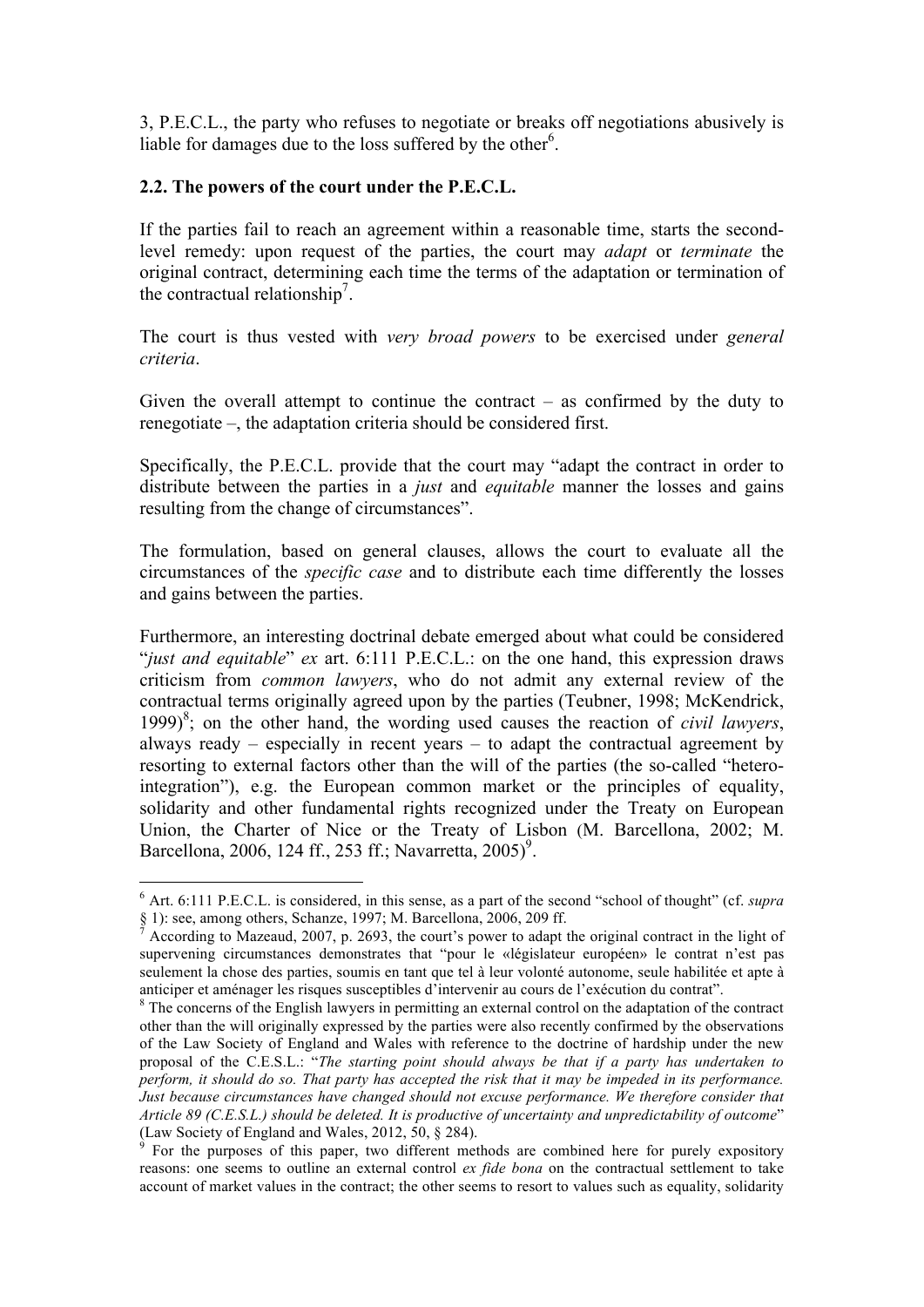An intermediate position seems to be proposed by those who interpret the norm in the light of the good faith and seek to reach an implicit settlement of the interests based on what the parties themselves, faced with the change of circumstances unforeseen by contract, should have done (the so-called "auto-integration"). In this context, the equitable power of the court to distribute between the parties the consequences of the supervening circumstances must be exercised in compliance with the projection in good faith of the contractual *equilibrium* already reached by the parties on the situation yet to be settled. This position thus seeks to combine the principle of the will of the parties (and, therefore, of party autonomy), highly appreciated by "common lawyers", and court intervention aimed at adapting the original contract, as favoured by "civil lawyers" (Castronovo, 2001a; Castronovo, 2001b).

Similar considerations (and distinctions) can be made with reference to the other option provided for in Article 6:111 P.E.C.L., i.e. termination of the contract "at a date and on terms to be determined by the court". In this case, the court is only entrusted with the power to determine the conditions for the termination of the contract without predetermined criteria.

## **3. The evolution of the E.U. "soft law" approach: hardship under the D.C.F.R.**

Article III–1:110 D.C.F.R. opens by stating that "an obligation must be performed even if performance has become more onerous, whether because the cost of performance has increased or because the value of what is to be received in return has diminished".

However, after confirming the general principle on the performance of the obligations, the D.C.F.R. addresses the problem of hardship by granting broad powers to the court.

To cope with the occurrence of hardship as a result of exceptional and unforeseeable events, Article III-1:110 D.C.F.R. provides that, after attempting to reach an agreement in good faith to amend the original contract, the debtor may request the court to either: 1. adapt the contract in order to make the obligation "reasonable" and "equitable" in the light of the supervening circumstances, or 2. terminate the original contract, fixing the date and terms of termination.

# **3.1. From the duty to renegotiate to renegotiation as a precondition for judicial proceedings**

The most significant innovation introduced by Article III-1:110 D.C.F.R. as compared to Article 6:111 P.E.C.L. undoubtedly relates to renegotiation of the original contract between the parties $^{10}$ .

 

and fundamental rights (recognised at E.U. level by the Treaty on European Union, the Nice Charter and the Treaty of Lisbon) in the adapted contract. On the former, cf. M. Barcellona, 2002 (and now in M. Barcellona, 2006, 124 ff., 253 ff.). On the latter, cf. Navarretta, 2005.

Similarly, it should be noted that the distinction proposed between common lawyers and civil lawyers is made especially for the sake of exposition, without any pretension to drawing an absolute (and Manichaean) separation of the representatives of the different legal traditions of the western world. On this, cf. Brownsword, 2006, 53 ff., 69, 111 ff.; Whittaker, Zimmermann, 2000, 15 ff.

<sup>&</sup>lt;sup>10</sup> As outlined above, the conditions for the application of the rules of the D.C.F.R. basically coincide with those of the P.E.C.L. The only (minor) difference between these two "soft law" instruments has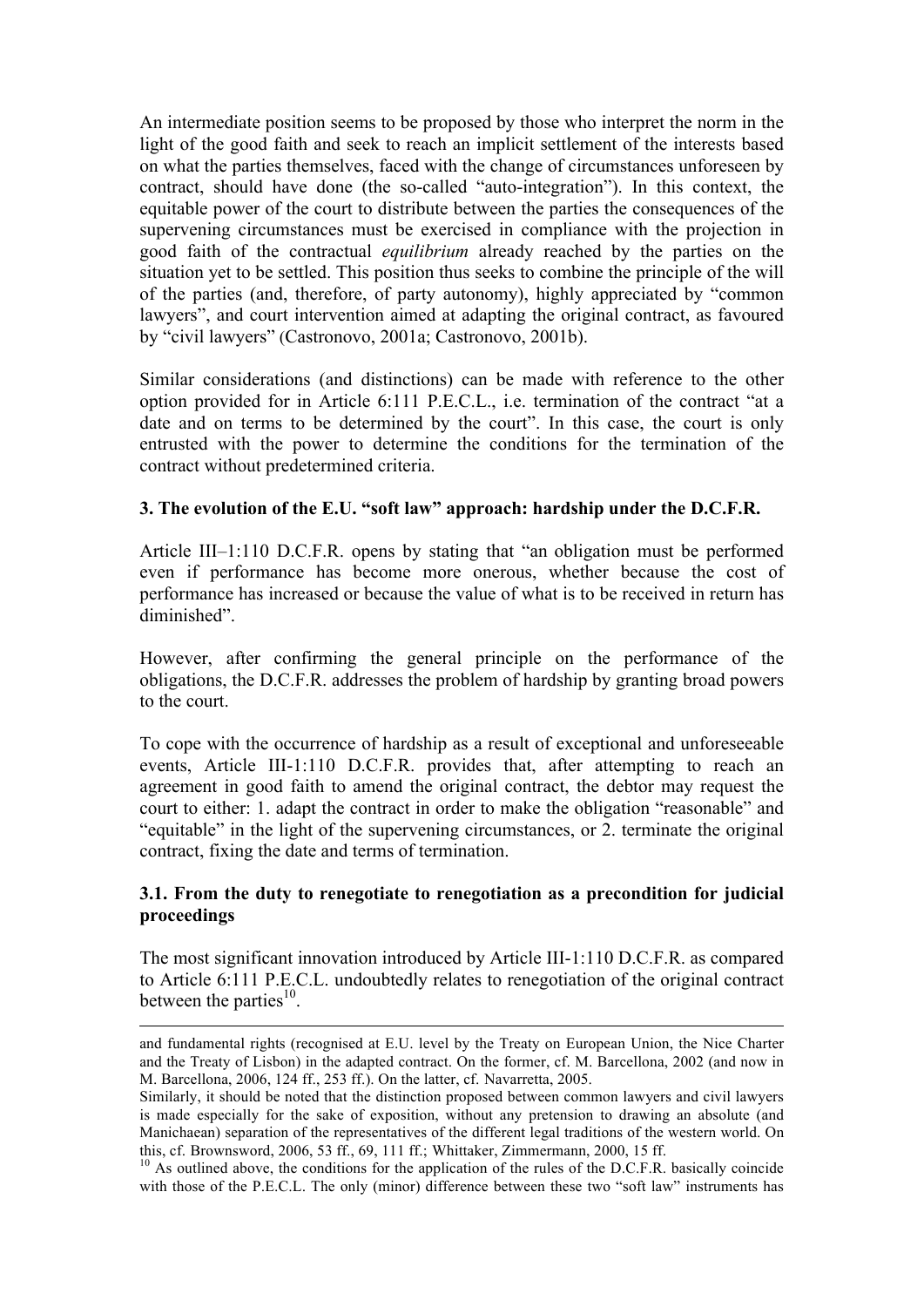In particular, it rejects the "first level" of remedies provided for by the P.E.C.L., by removing the obligation for the parties to renegotiate.

Even the editors of the D.C.F.R., in their official notes, emphasize that "*the present Article* [...] *does not impose an obligation to renegotiate but makes it a requirement for a remedy under the Article that the debtor should have attempted in good faith to achieve a reasonable and equitable adjustment by negotiation*". In this respect, "*there is no question of anyone being forced to negotiate or being held liable in damages for failing to negotiate*" (von Bar, Clive, Schulte-Nölke, Beale, Herre, Huet, Storme, Swann, Varul, Veneziano, & Zoll, Eds., 2009, p.  $713$ <sup>11</sup>.

The position of the D.C.F.R. therefore differs from the remedial provisions of the P.E.C.L., as it renders the attempt in good faith to adapt the contract a mere precondition for court proceedings, without providing either a real *general duty to renegotiate* or *special remedies in case of unfulfillment of the obligation*<sup>12</sup>.

#### **3.2. The powers of the court under the D.C.F.R.**

The provisions of the D.C.F.R. thus mark the transition from a complex two-level system of remedies to a single level.

<u> 1989 - Johann Barbert Barbert Barbert Barbert Barbert Barbert Barbert Barbert Barbert Barbert Barbert Barbert</u>

been identified in the explicitation of a precondition under Article III-1:110 D.C.F.R. which was already deemed necessary, though implicitly, in Article 6:111 P.E.C.L.: more specifically, it provides that "the change of circumstances must be *exceptional*" (von Bar, Clive, Schulte-Nölke, Beale, Herre, Huet, Storme, Swann, Varul, Veneziano, & Zoll, Eds., 2009, p. 713). The intention was probably to limit the scope of applicability of the norm and, consequently, the power of the court in modifying the

contract originally agreed upon by the parties.<br><sup>11</sup> In the official notes, with reference to the Unidroit Principles, it is added that: "*The Unidroit Principles (art. 6.2.3.) adopt a similar basic approach but use a slightly different drafting technique. They provide that in case of hardship the disadvantaged party is entitled to request renegotiations and that only if there is a failure to reach an agreement within a reasonable time may the party resort to the court. However, as a matter of drafting there seems to be no need to provide that a party is entitled to request renegotiations. A party to a contract is entitled to request renegotiations at any time*" (von Bar, Clive, Schulte-Nölke, Beale, Herre, Huet, Storme, Swann, Varul, Veneziano, & Zoll, Eds., 2009, p. 713).<br><sup>12</sup> In the opposite direction appears to be Article 89 of the recent proposal for a C.E.S.L., which would

introduce a duty to renegotiate in case of hardship: "*1. A party must perform its obligations even if performance has become more onerous, whether because the cost of performance has increased or because the value of what is to be received in return has diminished. Where performance becomes excessively onerous because of an exceptional change of circumstances, the parties have a duty to enter into negotiations with a view to adapting or terminating the contract. 2. If the parties fail to reach an agreement within a reasonable time, then, upon request by either party a court may: (a) adapt the contract in order to bring it into accordance with what the parties would reasonably have agreed at the time of contracting if they had taken the change of circumstances into account; or (b) terminate the contract within the meaning of Article 8 at a date and on terms to be determined by the court. 3. Paragraphs 1 and 2 apply only if: (a) the change of circumstances occurred after the time when the contract was concluded; (b) the party relying on the change of circumstances did not at that time take into account, and could not be expected to have taken into account, the possibility or scale of that change of circumstances; and (c) the aggrieved party did not assume, and cannot reasonably be regarded as having assumed, the risk of that change of circumstances. 4. For the purpose of paragraphs 2 and 3 a 'court' includes an arbitral tribunal*". The proposal, which would only apply to few contracts to be performed over a period of time (cf. *supra* § 1, fn. 5), has been heavily criticized, as we already mentioned here (cf. *supra* § 2.2., fn. 9), also by the Law Society of England and Wales.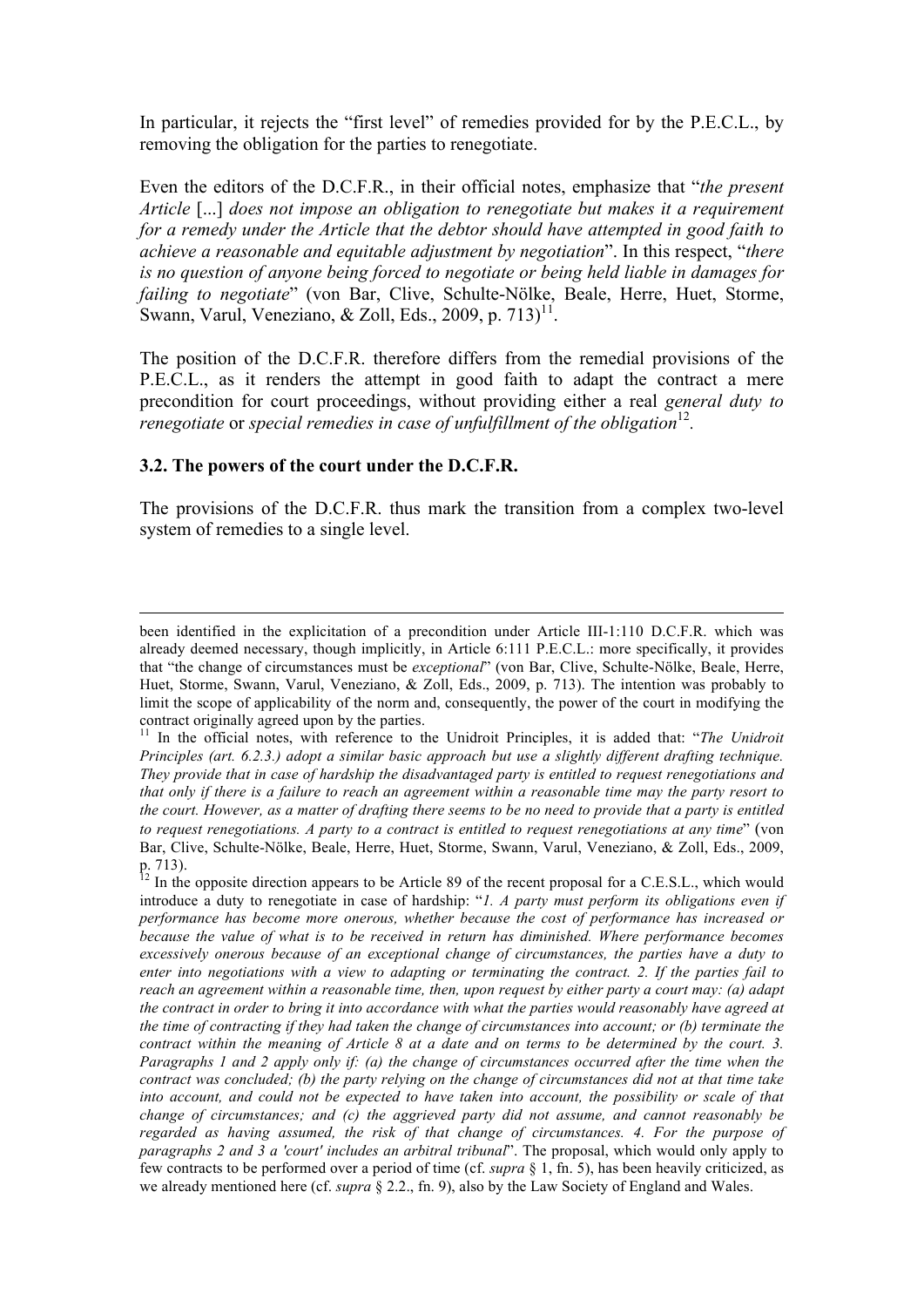Nevertheless, while differing with respect to renegotiation of the original contract, both the D.C.F.R. and the P.E.C.L. appear to show a strong continuity in entrusting the court with broad powers in case of hardship.

Like in Article 6:111 P.E.C.L., Article III-1:110 D.C.F.R. enables the court to *adapt* or *terminate* the original contract in case of hardship. However, the inevitable considerations already raised with reference to the P.E.C.L. are applicable here, because, once again, the broad powers granted to the court do not seem to be paralleled by specific criteria for adaptation and termination of the contract.

In particular, Article III-1:110 D.C.F.R. enables the court to amend the contract "in order to make it *reasonable* and *equitable* in the new circumstances". Worded in a similar way to Article 6:111 P.E.C.L. ("in order to distribute between the parties in a *just* and *equitable* manner the losses and gains resulting from the change of circumstances"), the text of the Article III-1:110 D.C.F.R. substantially recalls the three hypotheses outlined above with reference to the adaptation criteria under the P.E.C.L. (on a position favourable to integrate the original contract with external values other than the parties' will, Navarretta, 2012; Hesselink, 2008; differently, Eidenmüller, Faust, Grigoleit, Jansen, Wagner, & Zimmermann, 2008; McKendrick, 2013)

Similarly, the criteria for the termination of the contract provided for under the D.C.F.R. make reference – in this case, literally – to the formulation already used in the P.E.C.L. ("at a date and on terms to be determined by the court"); hence, the different cases outlined above with reference to the powers of the court to amend the contract can also apply here.

# **4. Conclusions**

<u> Andrew Maria (1989)</u>

The analysis of the Article 6:111 P.E.C.L. and of the Article III-1:110 D.C.F.R. seems to suggest a third option in the context of hardship.

The new model represents the expression of a real third school of thought, which differs from both the first, only providing for execution or termination of the contract, and the second, imposing a legal duty for the parties to renegotiate. While encouraging the parties to reach an agreement to amend the originally agreed upon contract, the European "soft law" approach entrusts the court with the power not only to terminate, but also to adapt the contract<sup>13</sup>.

As a result, *very broad judicial powers* are recognised in terms of termination and adaptation of the contract, ensuring greater protection of the debtor who may always choose between termination or adaptation of the contract.

Nevertheless, the combination of the two remedies, placed on the same level, may lead to serious inconsistencies because, by removing any hierarchy and typological distinction in the treatment of contracts with prolonged or deferred performance, it eventually places the onus on the debtor to choose between termination and

<sup>&</sup>lt;sup>13</sup> In fact, a precursor of the "third way" of European "soft law" seems to be Article 6:258 of the Dutch Civil Code (1992), which also granted the court, in case of hardship, not only the power to terminate but also to adapt the original contract (Hartkamp, 1992).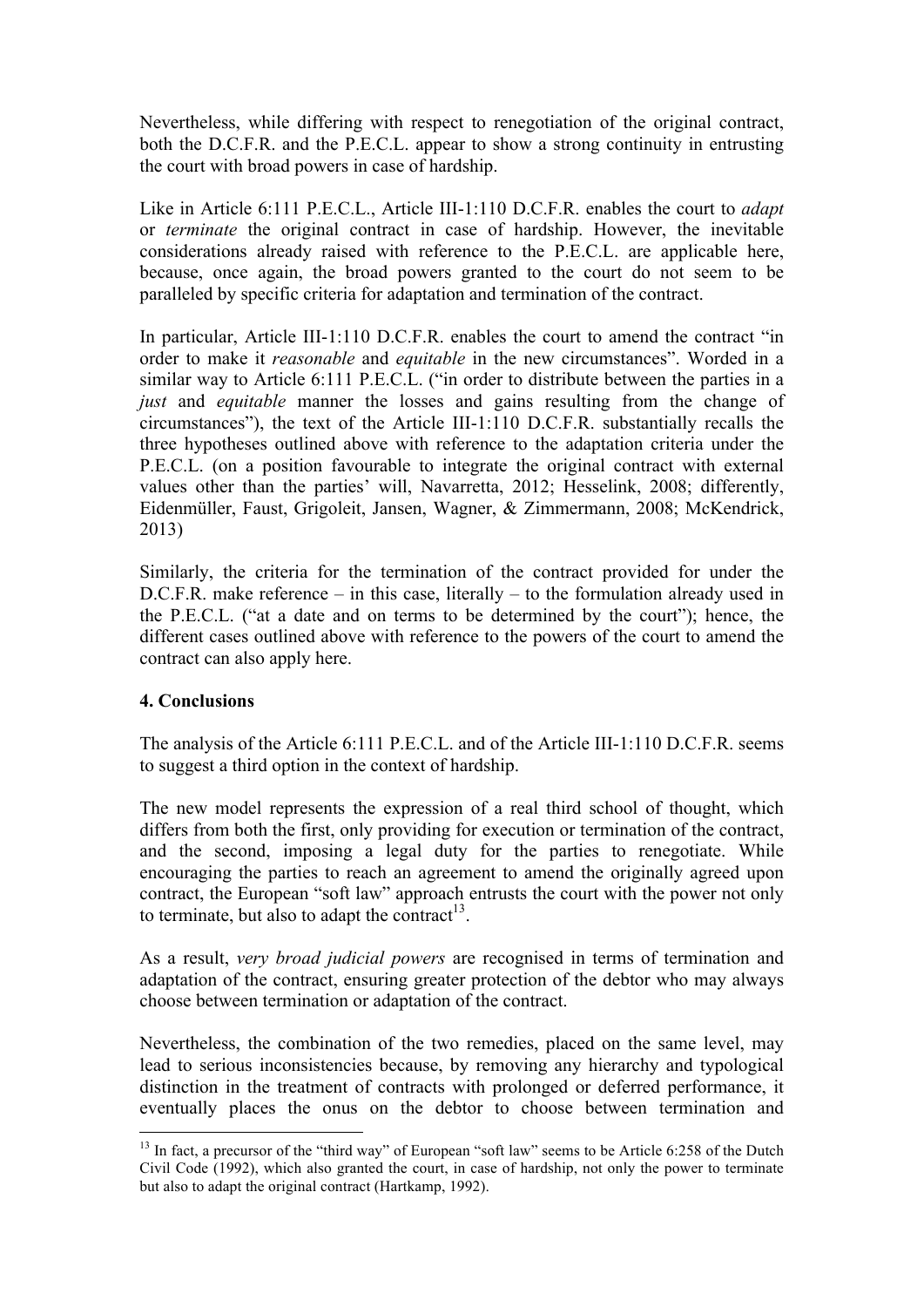adaptation of the contract. An undue sacrifice may thus be imposed on the advantaged party, who would be forced, solely in light of the choice of the other, to either terminate an obligation worthy of being maintained or to bear an excessive economic burden aimed to adapt a contract which would otherwise be terminated $14$ .

Finally, as outlined in this paper, both the *Principles of European Contract Law* and the *Draft Common Frame of Reference* propose criteria – based on general clauses and indeterminate notions (such as "equity"/"reasonableness") – for adaptation and termination of the original contract: a rather lively debate is going on among European lawyers in an attempt to find an interpretative solution able to ensure clear rules for judicial intervention on the originally agreed contract<sup>15</sup>.

<u> Andrew Maria (1989)</u>

 $14$  In this perspective, the solution outlined in paragraph 313 of the B.G.B. appears more acceptable. While it allows for the possibility to either terminate or adapt the contract, the paragraph 313 B.G.B. sets up a "hierarchy of contractual remedies" whereby the debtor may only choose to terminate the original contract if an adaptation is not possible or cannot be requested by either party.

<sup>&</sup>lt;sup>15</sup> In general, on the use – and abuse – of general clauses and undetermined notions in the European contract law and in the E.U. projects for harmonisation, cf., among others, Troiano, 2005; Troiano, 2009; Troiano, 2013; S. Patti, 2012a (also published in S. Patti, 2012b); S. Patti, 2013; Collins, 1994; Piraino, 2014; Piraino, 2015; Hesselink, 2004; Eidenmüller, Faust, Grigoleit, Jansen, Wagner, & Zimmermann, 2008; Busnelli, 2001.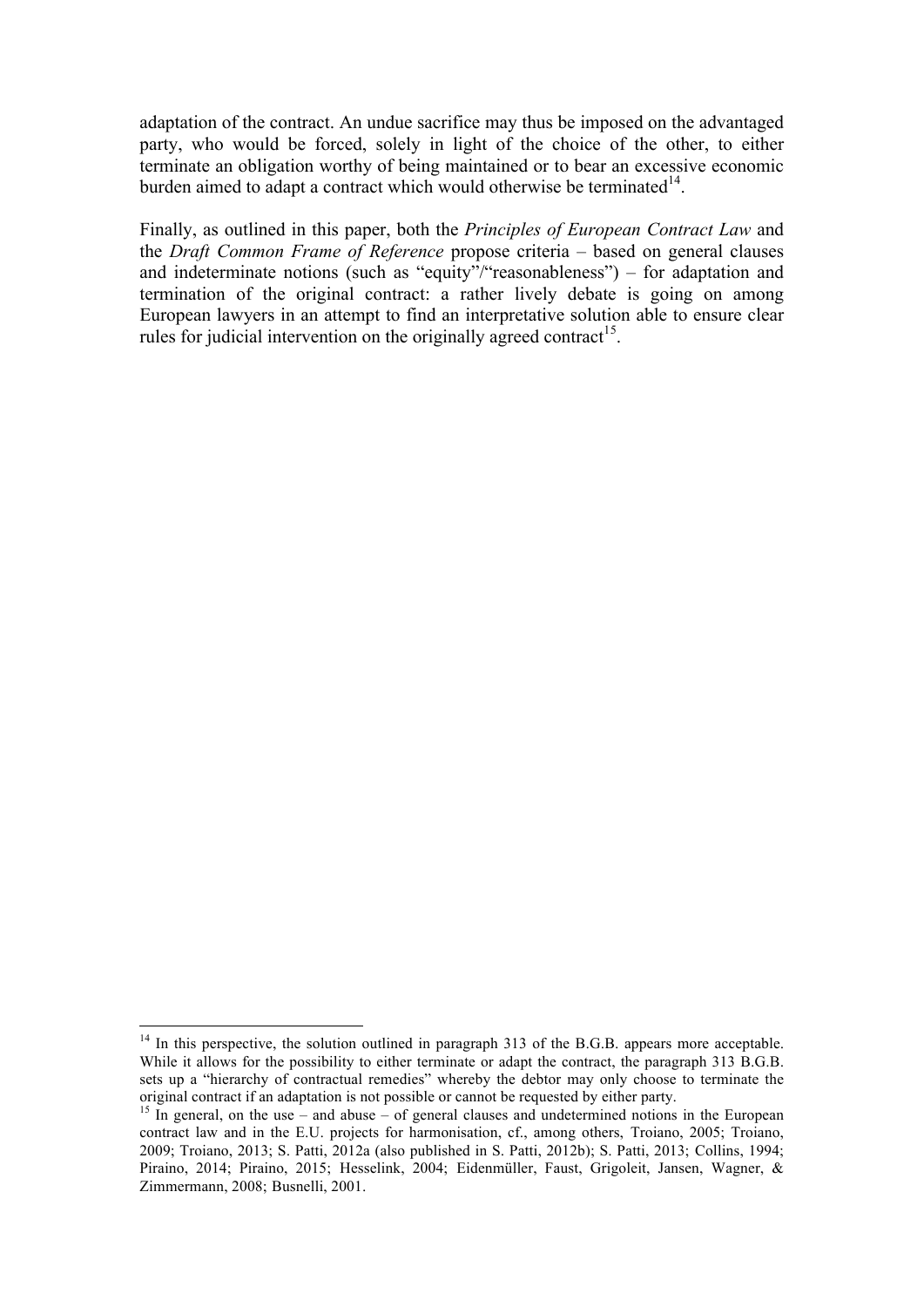#### **References**

Barcellona, M. (2002). La buona fede e il controllo giudiziale del contratto. In S. Mazzamuto (Ed.), *Il contratto e le tutele* (pp. 305-331). Torino: Giappichelli 2002.

Barcellona, M. (2006). *Clausole generali e giustizia contrattuale. Equità e buona fede tra codice civile e diritto europeo*. Torino: Giappichelli.

Brownsword, R. (2006). Contract Law. Themes for the twenty-first century. Oxford: Oxford University Press.

Busnelli, F. D. (2001). Note in tema di buona fede ed equità. *Rivista di diritto civile, 47,* 537-559.

Castronovo, C. (2001a). Un contratto per l'Europa. In C. Castronovo (Ed.), *Principi di diritto europeo dei contratti. Parte I e II* (pp. XIII-LII). Milano: Giuffrè, 2001.

Castronovo, C. (2001b). Il contratto nei "Principi di diritto europeo". *Europa e diritto privato, 4,* 787-823.

Castronovo, C. (2013). Armonizzazione senza codificazione. La penetrazione asfittica del diritto europeo. *Europa e diritto privato, 16,* 905-926.

Castronovo, C. (2015). *Eclissi del diritto civile*. Milano: Giuffrè.

Cerchia, R. E. (2015). Interest Rate Swaps' Contract and "Excessive Onerousness": An Italian Viewpoint. *European review of private law, 23,* 121-132.

Collins, H. (1994). Good Faith in General Contract Law. *Oxford Journal of Legal Studies, 14,* 229-254.

Craswell, R. (1996). Offer, Acceptance, and Efficient Reliance. *Stanford Law Review, 48,* 481-553.

Dastis, J. C. M. (2015). Change of Circumstances (Section 313 BGB) Trigger for the Next Financial Crisis. *European review of private law, 23,* 85-99.

Eidenmüller, H., Faust, F., Grigoleit, H. C., Jansen, N., Wagner, G., & Zimmermann, R. (2008), The Common Frame of Reference for European Private Law – Policy Choices and Codification Problems, *Oxford Journal of Legal Studies*, 28, 659-708.

Fontaine, M. (1976). Les clauses de hardship. *Droit et pratique du commerce international, 2,* 7-49.

Ghestin, J., Jamin, C., Billiau, M., (2001). Les effets du contrat. In J. Ghestin, Traité de droit civil (pp. 1-1340, 355 ff.), III ed. Paris: Librairie générale de droit et de jurisprudence.

Hartkamp, A. S. (1992). Judicial Discretion under the New Civil Code of the Netherlands. *American Journal of Comparative Law*, 40, 551-571.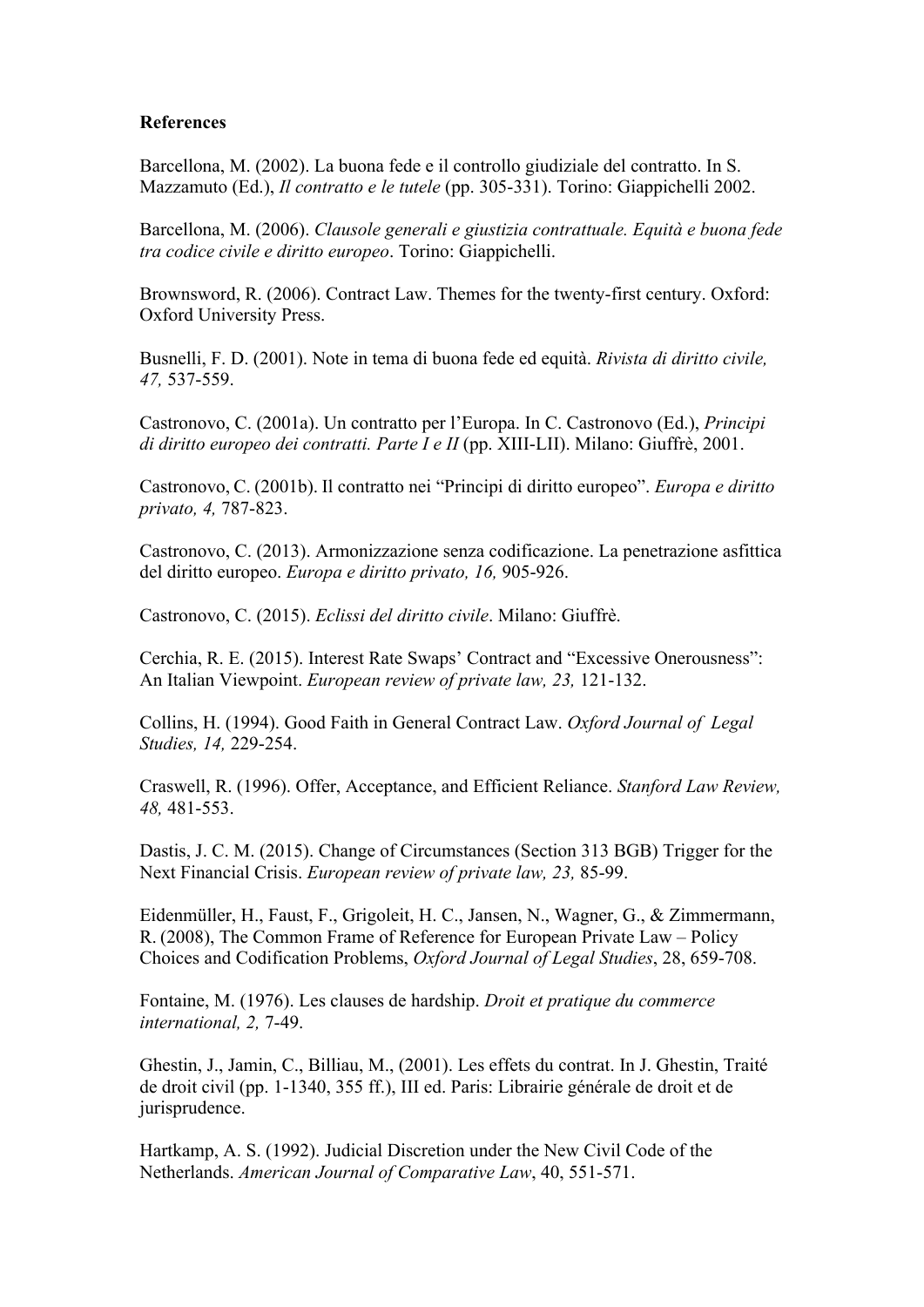Hesselink, M. W. (2004). The Concept of Good faith. In A.S. Hartkamp, C.A. Joustra, C.E. du Perron, & M. Veldma (Eds.), *Towards a European Civil Code* (471-498), III ed. The Hague-London-Boston: Kluwer Law International.

Hesselink, M. W. (2008). Common Frame of Reference & Social Justice. *European Review of Contract Law, 4,* 248-269.

Hondius, E. (2015). Editorial. Law and Time, *European review of private law, 23,* 1- 3.

Horn, N. (1981). Neuverhandlungspflicht. *Archiv für die civilistische Praxis*, 181, 255-288.

Joskow, P. L. (1985). Vertical Integration and Long-Term Contracts: The Case of Coal Burning Electric Generating Plants. *Journal of Law Economics & Organization*, *1,* 33-80.

Joskow, P. L. (1990). The performance of long-term contracts: further evidence from coal markets. *Rand Journal of Economics*, 21, 251-274.

Lando, O., & Beale H. (Eds.) (2000). *Principles of European Contract Law, Parts I and II*. The Hague-London-Boston: Kluwer Law International.

Law Society of England and Wales (2012). *Common European Sales Law. Response to UK Government Call for Evidence*. London.

Lequette, S. (2015). The Portuguese Supreme Court's Decision of 10 October 2013 regarding French Law. *European review of private law, 23,* 109-119.

Lüttringhaus, J. D. (2013). Verhandlungspflichten bei Störung der Geschäftsgrundlage. *Archiv für die civilistische Praxis, 213,* 266-298.

Macario, F. (1996). *Adeguamento e rinegoziazione nei contratti a lungo termine*, Napoli: Jovene.

Macneil, I. R. (1980). *The New Social Contract: an inquiry into modern contractual relations*, New Haven: Yale University Press.

Martinek, M. (1998). Die Lehre von den Neuverhandlungspflichten – Bestandsaufnahme, Kritik…und Ablehnung. *Archiv für die civilistische Praxis*, 198, 329-400.

Mazeaud, D. (2007). Un droit européen en quête d'identité. Les Principes du droit européen du contrat. *Recueil Dalloz*, 42, 2959-2965.

McKendrick, E. (1999). Good Faith: A Matter of Principle? In A.D.M. Forte (Ed.), *Good Faith in Contract and Property* (pp. 39-62)*.* Oxford – Portland: Hart publishing.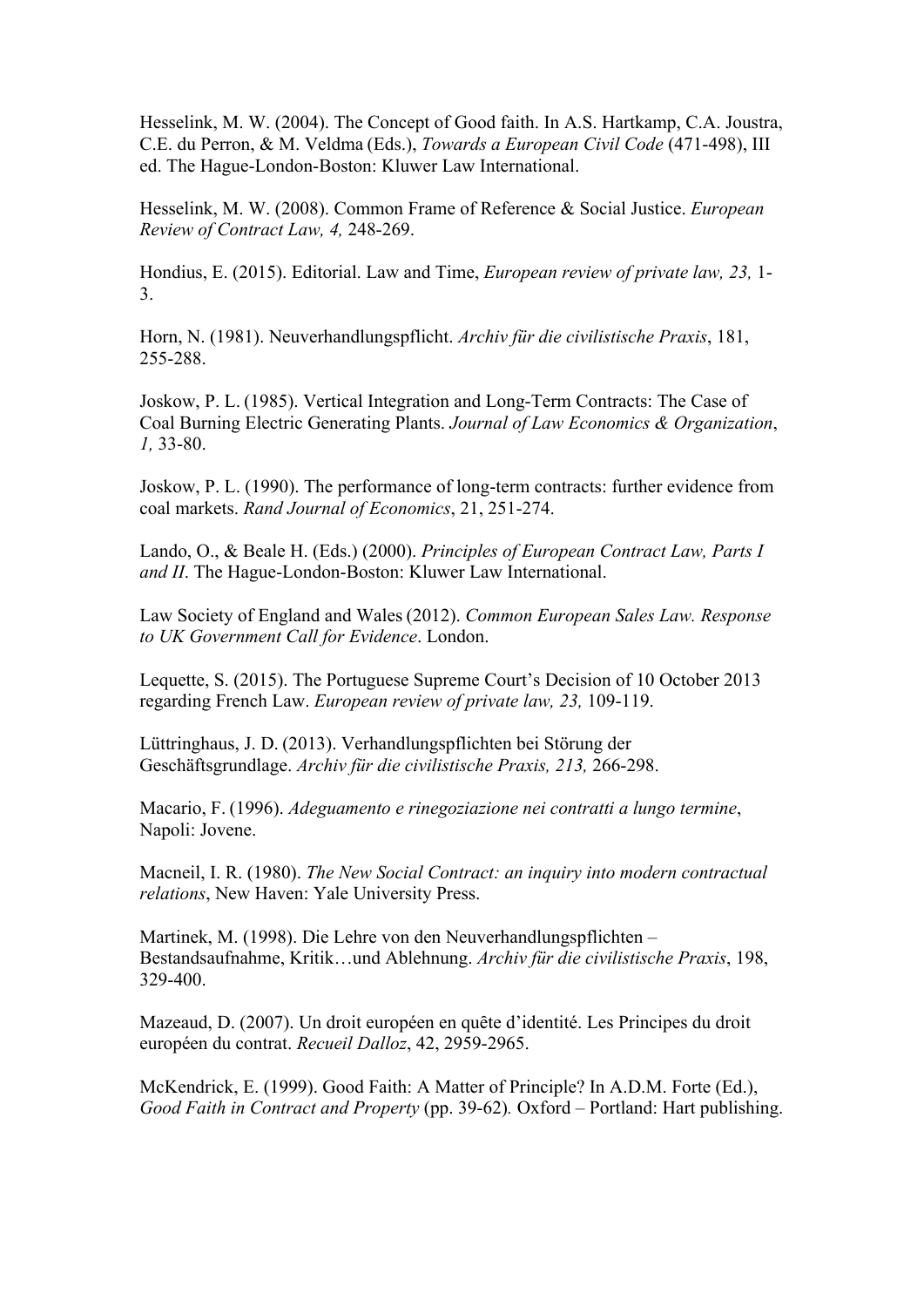McKendrick, E. (2013). Case 4. Answer under the DCFR. In G. Alpa, & G. Iudica (Eds.), *Draft Common Frame of Reference (DCFR), what for?* (pp. 63-70). Milano: Giuffrè.

Momberg, R. A. (2011). *The effect of a change of circumstances on the binding force of contracts. Comparative perspectives*, Antwerp: Intersentia.

Momberg, R. A. (2015) Beyond the Risk: Swaps, Financial Crisis and Change of Circumstances. Comparative Case Note. Supreme Court of Portugal – 10.10.2013. *European review of private law, 23,* 149-151.

Murga Fernández, J. P. (2015). *Interest Rate Swap and Rebus sic Stantibus Clause*. *European review of private law, 23*, 133-148.

Navarretta, E. (2005). Buona fede oggettiva, contratti d'impresa e diritto europeo. *Rivista di diritto civile, 51,* 507-538.

Navarretta, E. (2012). Buona fede e ragionevolezza nel diritto contrattuale europeo. *Europa e diritto privato, 15,* 953-980.

Nystén-Haarala, S. (1998). *The long-term contract. Contract law and contracting*, Helsinki: Finnish Lawyers' Association.

Patti, S. (2012a). La ragionevolezza nel diritto civile. *Rivista trimestrale di diritto e procedura civile, 66,* 1-22.

Patti, S. (2012b). *La ragionevolezza nel diritto civile*, Napoli: Editoriale Scientifica.

Patti, S. (2013). *Ragionevolezza e clausole generali*, Milano: Giuffrè.

Philippe, D. (2015). Unforeseen Circumstances in Belgian Law. *European review of private law, 23,* 101-108.

Piraino, F. (2014), Per una teoria della ragionevolezza in diritto civile. *Europa e diritto privato, 17,* 1287-1357.

Piraino, F. (2015), Il diritto europeo e la "giustizia contrattuale". *Europa e diritto privato, 18,* 233-293.

Ridder, Ph., & Weller, M-Ph. (2014). Unforeseen Circumstances, Hardship, Impossibility and Force Majeure under German Contract Law, in *European review of private law, 22,* 371-391.

Sacco, R., & De Nova, G. (2004). *Il contratto*. In R. Sacco (Ed.), *Trattato di diritto civile* (1-806, 693 ff.), Torino: Utet.

Schanze, E. (1997). Failure of Long-Term Contracts and the Duty to Re-negotiate. In F. D. Rose (Ed.), *Failure of Contracts: Contractual, restitutionary and proprietary consequences* (pp. 155-165). Oxford: Hart publishing.